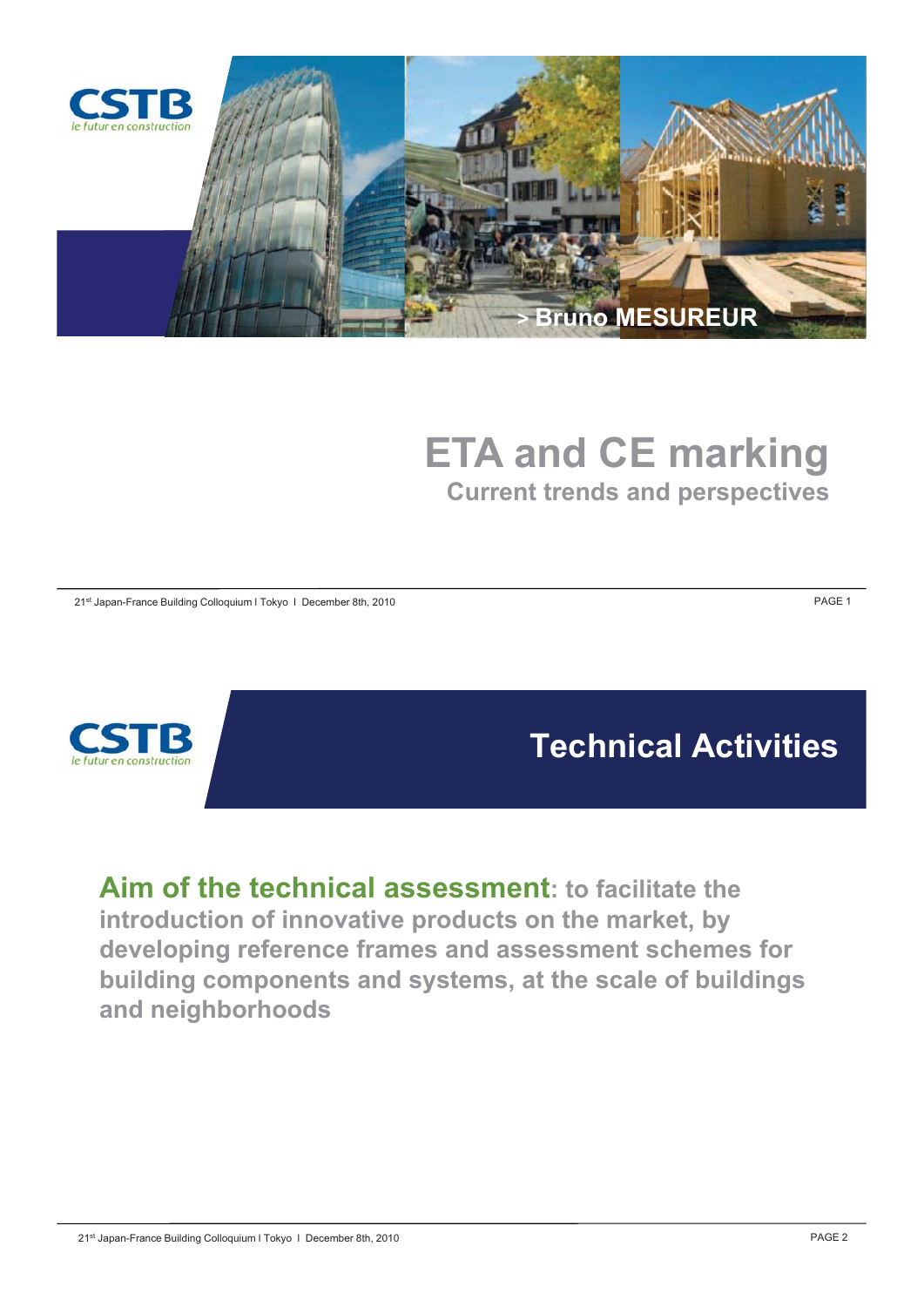



**5,5 M€**



21<sup>st</sup> Japan-France Building Colloquium I Tokyo I December 8th, 2010 **PAGE 3** PAGE 3



### **Overall evolution** National assessment systems

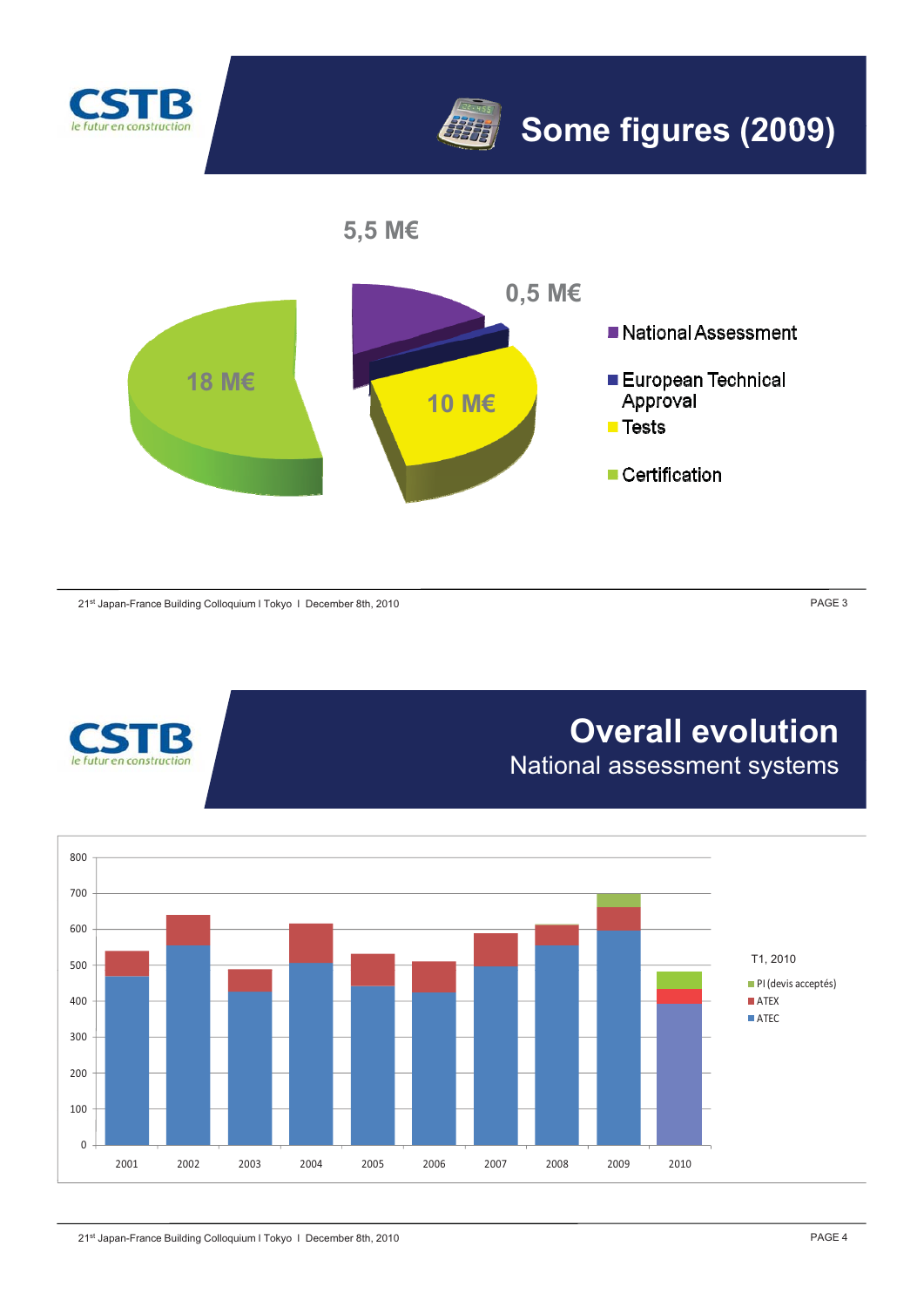

**The Low Carbon Policy impacts the Approval activities**

*Some examples:*



All sectors of activities :  $693 \implies 757$  or  $+9\%$ 

21<sup>st</sup> Japan-France Building Colloquium I Tokyo I December 8th, 2010 **PAGE 5** 



PAGE 6 21st Japan-France Building Colloquium l Tokyo l December 8th, 2010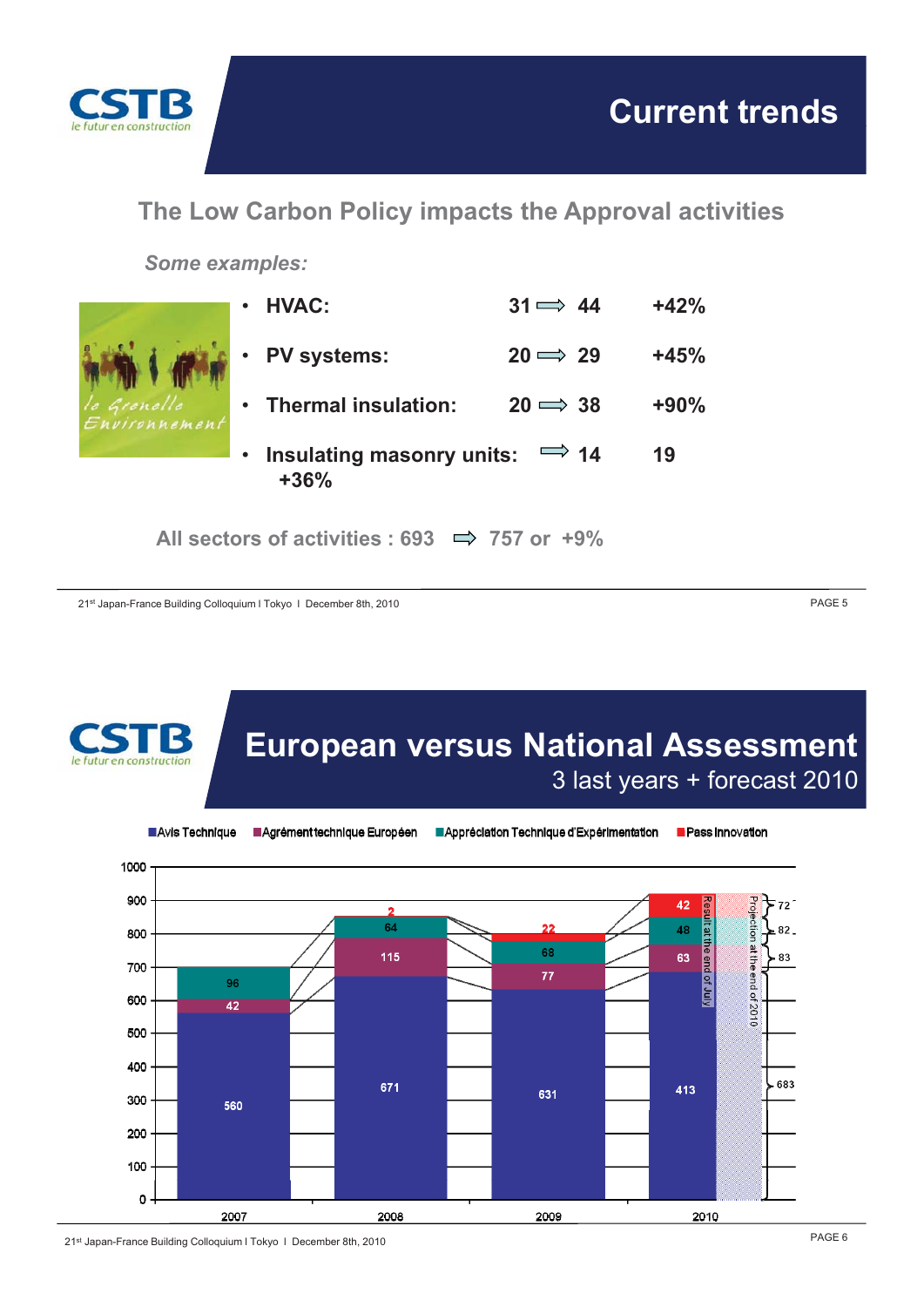

## **CE marking**

| <b>Ref</b>        | <b>Construction sectors</b>                                              | <b>CE</b> marking       |
|-------------------|--------------------------------------------------------------------------|-------------------------|
| <b>CE-01</b>      | Anchor bolts - ETAG 001                                                  | 120                     |
| <b>CE-05</b>      | Mortars for masonry units - EN 998-2                                     | 54                      |
| <b>CE-09</b>      | Precast concrete elements - precast slabs- EN 13747                      | 28                      |
| $CE-17$           | <b>ETICS - ETAG 004</b>                                                  | 25                      |
| <b>CE-08</b>      | Precast concrete elements - wall elements - EN 14992                     | 15                      |
| $CE-10$           | Suspended ceilings- EN 13964                                             | 14                      |
| $CE-13$           | Bitumen sheets for roofing sealing - EN 13707                            | 14                      |
| $CE-15$           | Sealing sheets - EN 13707                                                | 14                      |
| $CE-25$           | Precast concrete elements - structural linear elements, beams - EN 13225 | 14                      |
| <b>CE-07</b>      | Kits for wood based construction - ETAG 007                              | 10                      |
| $\cdots$          | $\cdots$                                                                 | $\bullet\bullet\bullet$ |
| <b>Total 2010</b> |                                                                          | 550                     |

PAGE 7 21st Japan-France Building Colloquium l Tokyo l December 8th, 2010

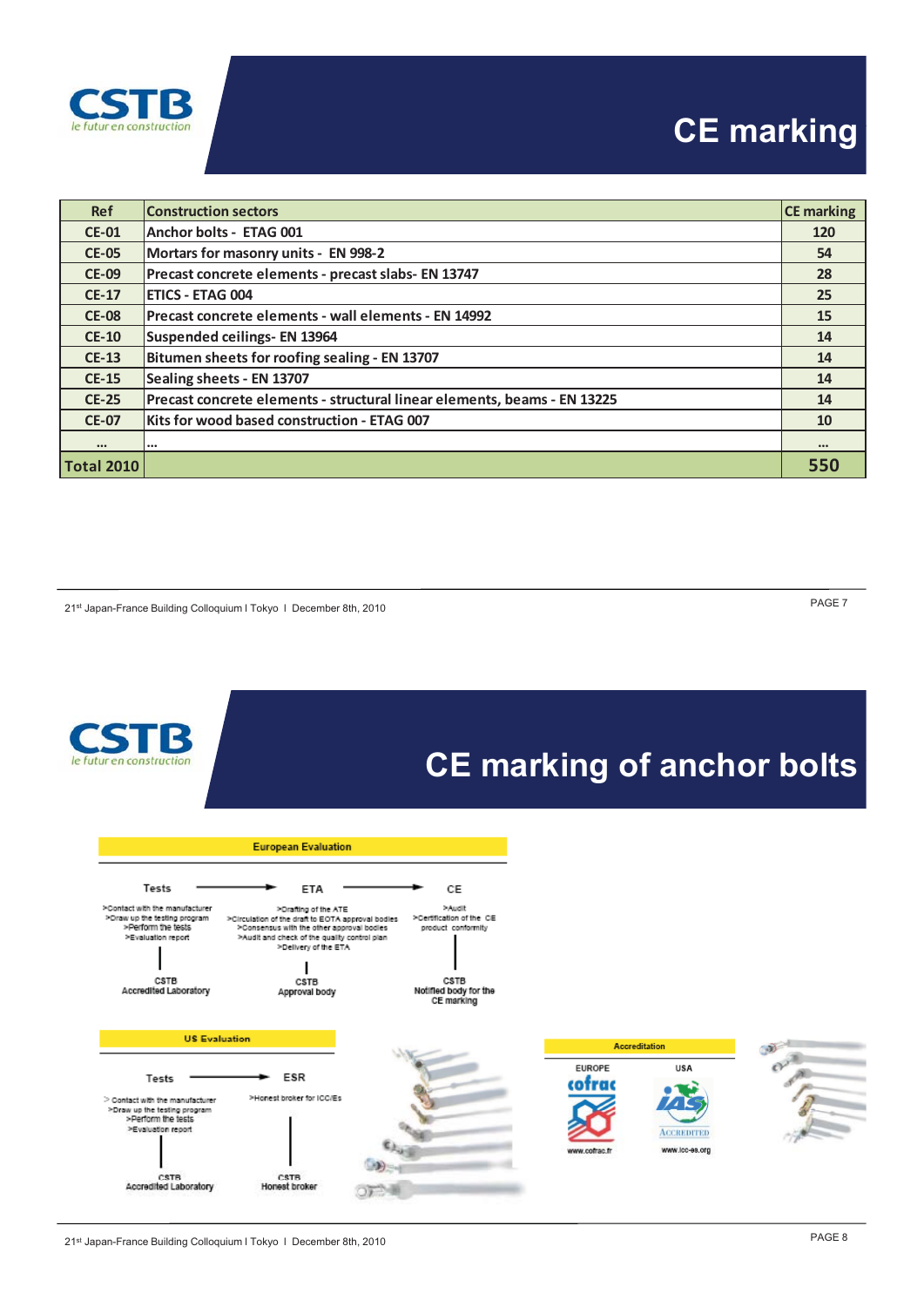

### **Technical Approvals (examples)**



**Celulose based insulation material Insulation material made of duck** 



**feathers**

**Solar collectors and water** 

**heating system g y**



**Insulation material made of cotton and hemp**



21<sup>st</sup> Japan-France Building Colloquium I Tokyo I December 8th, 2010 **PAGE 9** 



21<sup>st</sup> Japan-France Building Colloquium I Tokyo I December 8th, 2010 **PAGE 10** PAGE 10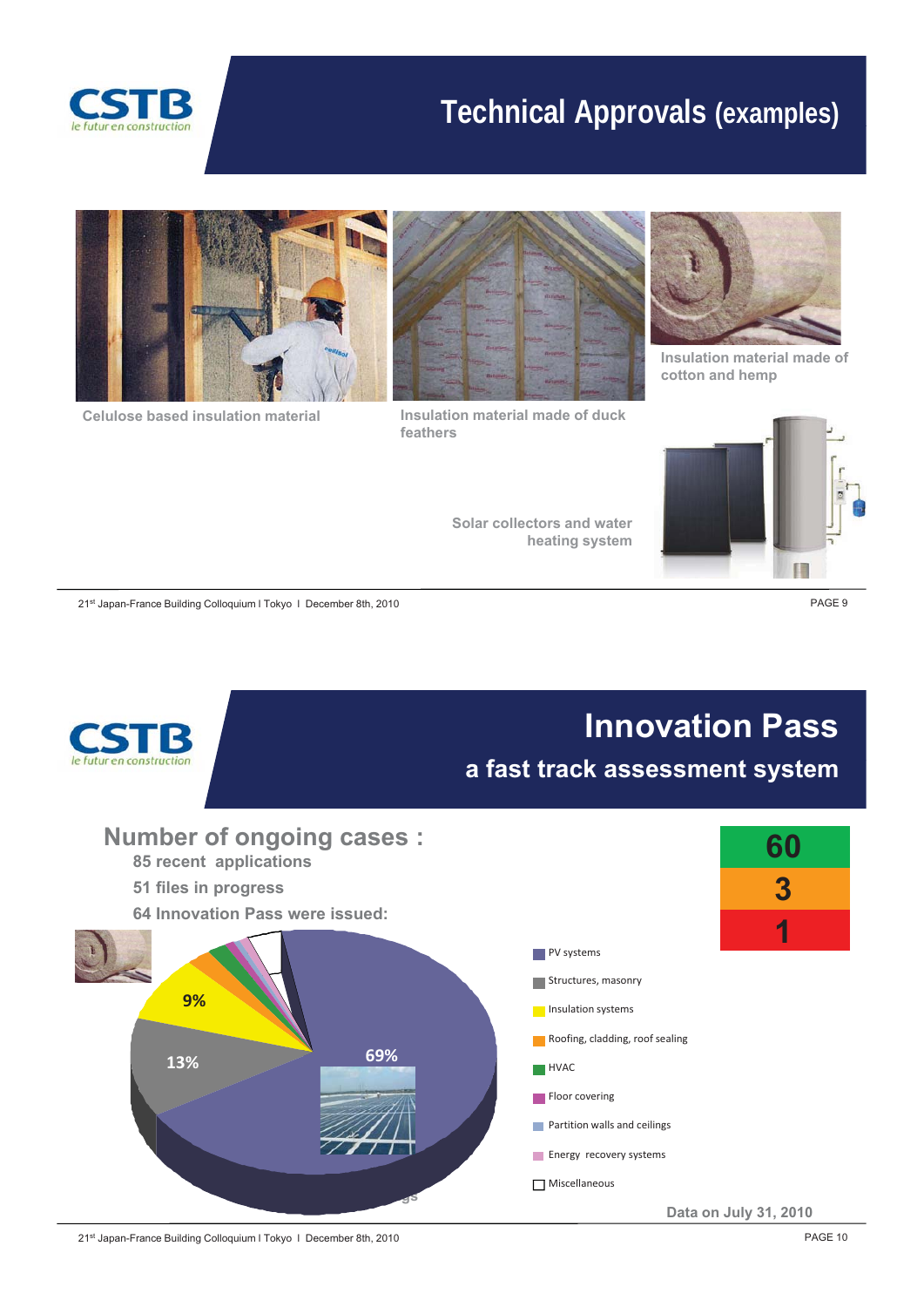

#### **Innovation Pass exponential increase of requests**



21st Japan-France Building Colloquium I Tokyo I December 8th, 2010 **PAGE 11 PAGE 11** 



#### **The assessment tomorrow**

- The future assessments will take account of the sanitary **and environmental profiles of the products.**
- **Develop new consultancy services to help the** g a **manufacturers preparing the technical files.**
- Improve the synergies between the various assessment **schemes at different scales : materials, products, systems, buildings and create links between various components of the construction process.**